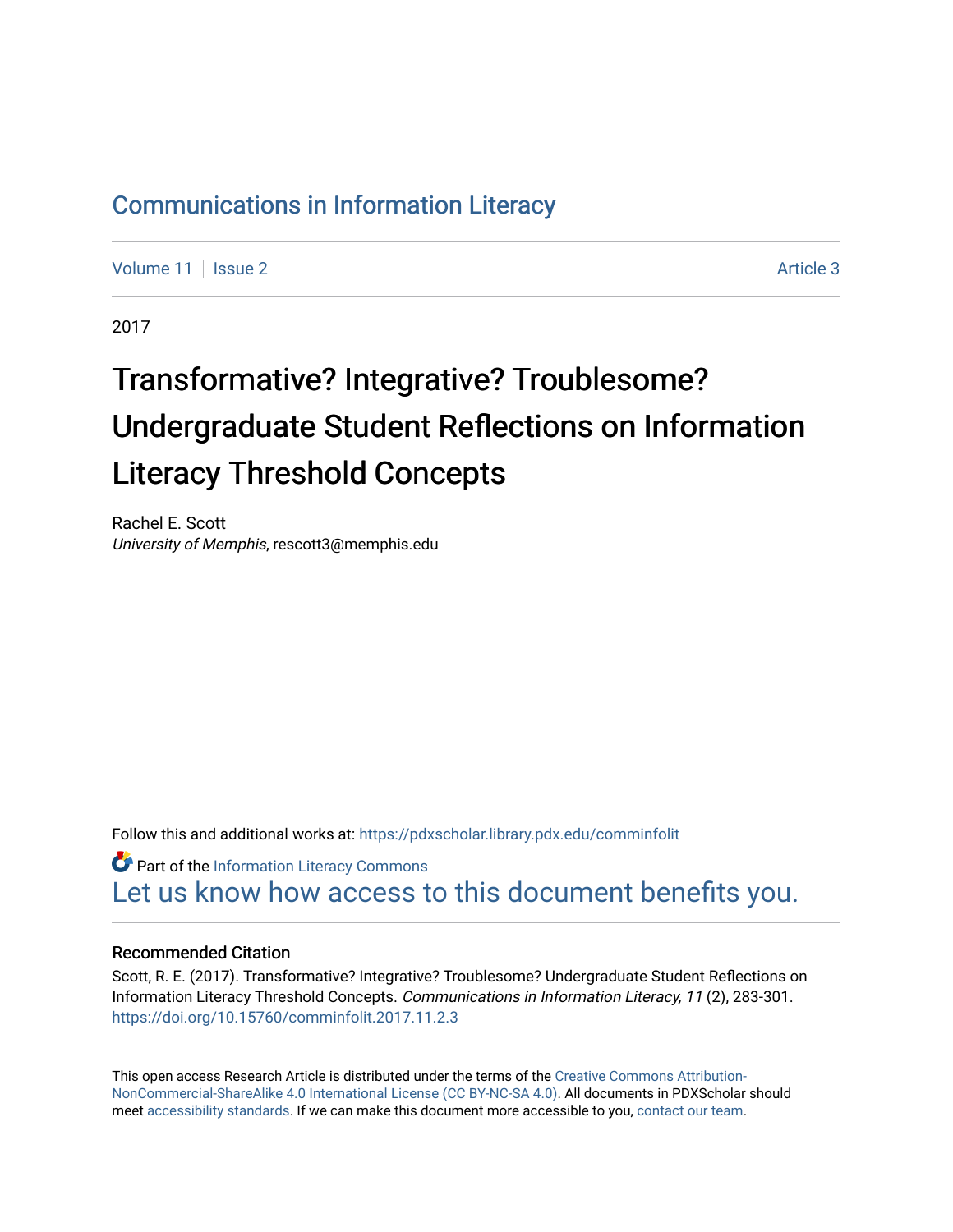# **Transformative? Integrative? Troublesome? Undergraduate Honors Student Reflections on Information Literacy Threshold Concepts**

Rachel E. Scott, University of Memphis

#### Abstract

In this exploratory study the authors ask students enrolled in a credit-bearing undergraduate research methods course to rank and evaluate the troublesome, transformative, and integrative nature of the six frames currently comprising the *Framework for Information Literacy for Higher Education*. The results indicate that students have valid insights into threshold concept-based instruction, but may confuse the application with the theory. If practitioners are to embrace not only the frames, but also the spirit of the Framework, we must directly involve students in our teaching and research practices.

*Keywords*: threshold concepts; information literacy; academic libraries, instruction; undergraduate students; questionnaire

Scott, R.E. (2017). Transformative? Integrative? Troublesome? Undergraduate Honors Student Reflections on Information Literacy Threshold Concepts. *Communications in Information Literacy, 11*(2), 283-301.

Copyright for articles published in Communications in Information Literacy is retained by the author(s). Author(s) also extend to Communications in Information Literacy the right to redistribute this article via other scholarly resources and bibliographic databases. This extension allows the authors' copyrighted content to be included in some databases that are distributed and maintained by for-profit companies. All other rights of redistribution are licensed by Communications in Information Literacy under Creative Commons Attribution-NonCommercial-ShareAlike 4.0 International (CC BY-NC-SA 4.0).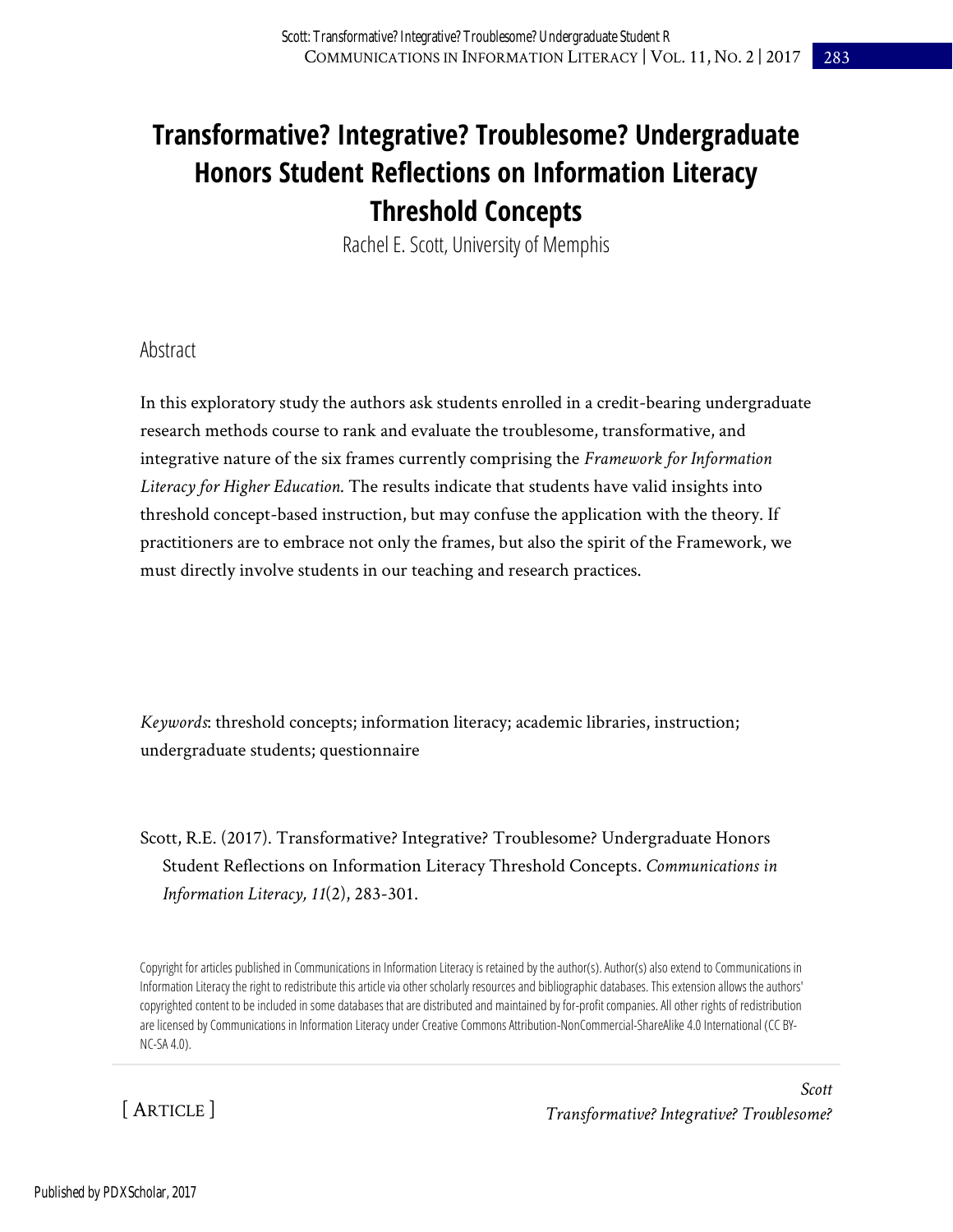# **Transformative? Integrative? Troublesome? Undergraduate Honors Student Reflections on Information Literacy Threshold Concepts**

### **Introduction**

The Association of College & Research Libraries' (ACRL) *Framework for Information Literacy for Higher Education* (*Framework*) was inspired by and based on threshold concepts, a pedagogical model developed by Meyer and Land. Threshold concepts are a discipline's foundational concepts with which learners must engage in order to cross thresholds of understanding. In a 2003 paper on threshold concepts, Meyer and Land characterized these concepts as transformative, probably irreversible, integrative, possibly often bounded, and potentially troublesome. While several experts and practitioners have evaluated the six threshold concepts (or frames) currently in place in the *Framework,* this exploratory study leverages Meyer and Land's definitional characteristics to ask students if and how the frames are transformative, integrative, and troublesome. Concomitant with these questions is one nagging concern: can threshold concepts function differently in a library science context than in other disciplines, or would that somehow diminish them?

The six frames at the core of the *Framework* were selected and vetted through an iterative process facilitated by an ACRL task force. Librarians were asked to participate in the rewriting and revising of a draft and they answered the call. Accordingly, the process drew heavily on the experience and expertise of information literacy practitioners, library and information science academics, and educational researchers. Student input has not yet directly entered into the *Framework's* feedback loop, despite the document's stated desire to include students' voices.

There is often a disconnect between student and teacher perspectives. This relates not only to what instructors understand they are teaching and what students actually learn, but also what content instructors and learners each perceive to be essential. The *Framework* calls on practitioners "to collaborate on pedagogical research and involve students themselves in that research" (2015a, para. 6). This paper is a response to the call to involve students in information literacy research. By asking students to reflect on the transformative, integrative, and troublesome nature of the threshold concepts at the foundation of the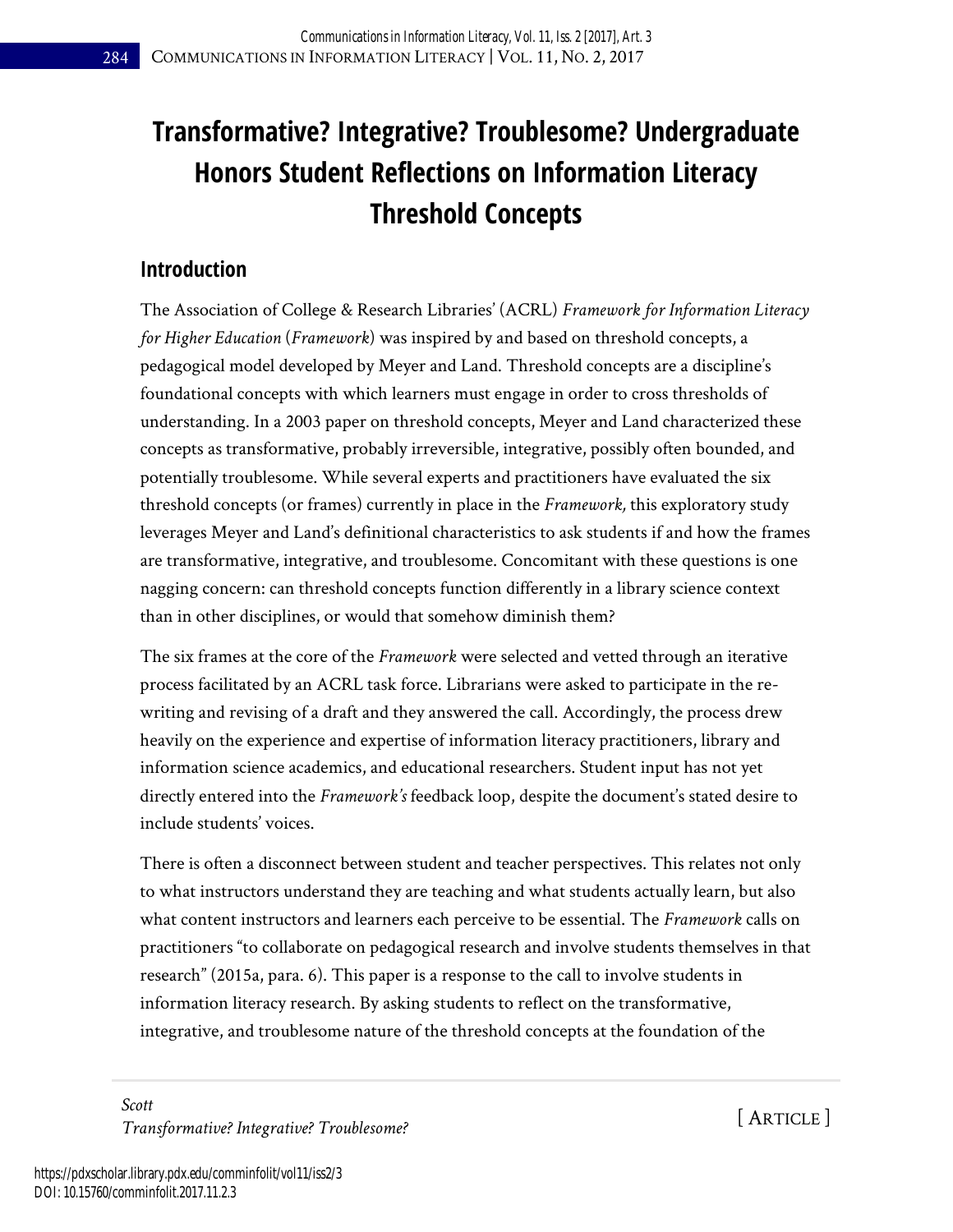*Framework*, practitioners can better appreciate how student understandings align with those prioritized in ACRL's primary information literacy document.

### **Research Questions**

This study poses the following questions. After one semester of frame-based instruction,

1. How do undergraduates rank, in order of difficulty and in order of transformation, the six frames?

2. How do undergraduates describe the transformative, integrative, and troublesome nature of each frame?

This paper describes an exploratory study conducted in a credit-bearing research methods class for incoming undergraduate honors program students. The librarian instructor organized the class around the frames, and at the end of the semester, conducted a voluntary and un-graded survey with both ranking and open-ended questions. The goal of the survey was to collect student impressions of the transformative, integrative, and troublesome nature of the six frames. Although the small class size means that the rankings are not generalizable, student responses to questions about the transformative, integrative, and troublesome nature of the frames reveal their perceptions of the threshold concepts selected by experts and practitioners. If the *Framework* is to be relevant, it must take into account student understandings of and insights into threshold concepts for information literacy.

## **Literature Review**

All research on threshold concepts begins with the work of Meyer and Land. Since presenting this model at the Improving Student Learning Conference in Brussels in 2002, they have published and presented extensively, exploring threshold concept theory and its application in various disciplinary and learning contexts (2003 & 2006). Their 2003 paper provided the following explanations of the definitional characteristics of threshold concepts:

- transformative creating "a significant shift in perception"
- probably irreversible "unlikely to be forgotten"
- integrative "exposes the previously hidden interrelatedness of something"
- possibly often bounded "having terminal frontiers, bordering with thresholds into new conceptual ideas"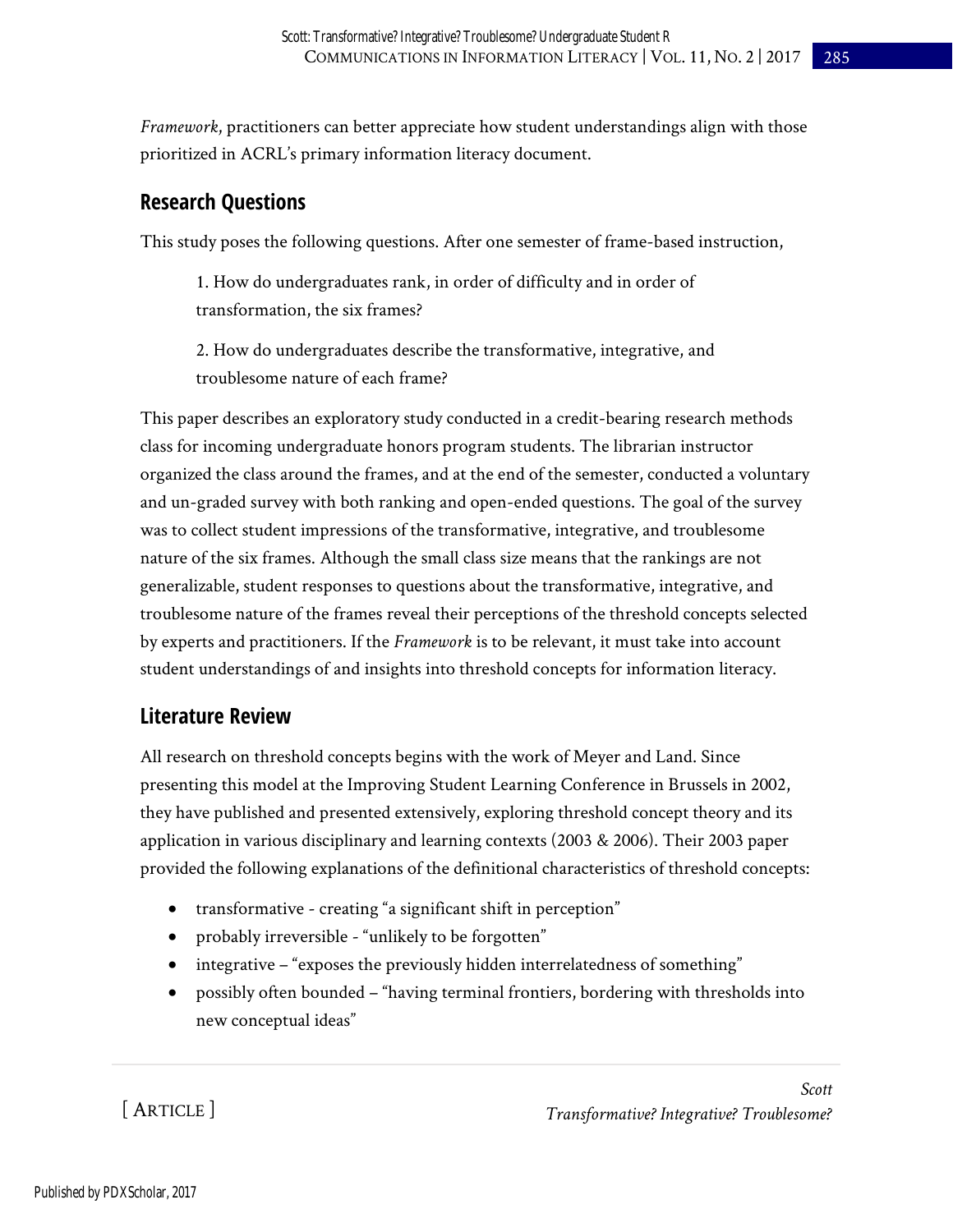potentially troublesome – due to ritual, inert, conceptually difficult, alien, or tacit knowledge, or troublesome language (p. 5-12).

Irreversibility and boundedness were omitted from this current study. Asking students to provide examples of a frame's irreversibility did not differ substantively from asking students how they would integrate the concept. Information literacy threshold concepts are interdisciplinary and boundedness presents problems beyond the scope of this study (Fister, 2014; Wilkinson, 2014).

The selection process of the six frames is well documented; the *Framework* was written by an ACRL task force with input from higher education and accreditation experts (ACRL, 2014). As outlined in the ACRL Board of Directors Action Form, the task force posted three drafts, the first in two parts, and solicited practitioner feedback via forums and hearings at national conferences, listserv messages, *College & Research Library* announcements, and social media (2015b). ACRL also used digital platforms to promote and defend the use of threshold concepts as the *Framework's* foundation (Townsend et al., 2015).

Townsend, Hofer, and Brunetti have published extensively on threshold concepts for information literacy (2012 & 2016). Their 2012 qualitative survey of information literacy instructors established practitioners' identification of students' "stuck places" (p. 403). They recently collaborated with Hanick to conduct a Delphi study that engaged practitioners to select and discuss appropriate threshold concepts through four rounds of questions and evaluation (2016). However, library practitioners and library and information science academics have not universally accepted threshold concepts. Wilkinson, who initially served on the ACRL task force, provided an early critique, arguing among other points that "troublesome or transformative are agent-relative," and asking "How can probable characteristics be defining characteristics?" (2014). Barbara Fister reiterated that information literacy threshold concepts should not be discipline-specific and suggested that librarians would be unable to reach consensus in selecting or teaching threshold concepts (2014).

Librarians are not unique in their need to identify and generate consensus surrounding threshold concepts. Physiotherapy researcher Barradell listed the following as documented methods of identifying threshold concepts in various disciplines: "informal, semi-structured, phenomenographic interviews…questionnaires, surveys, short answer problems and review of old examination papers…and observation of classroom behavior" (2013, p. 269). Although these methods have been carried out by academics, she notes that "collaboration is

*Scott Transformative? Integrative? Troublesome?* [ ARTICLE ]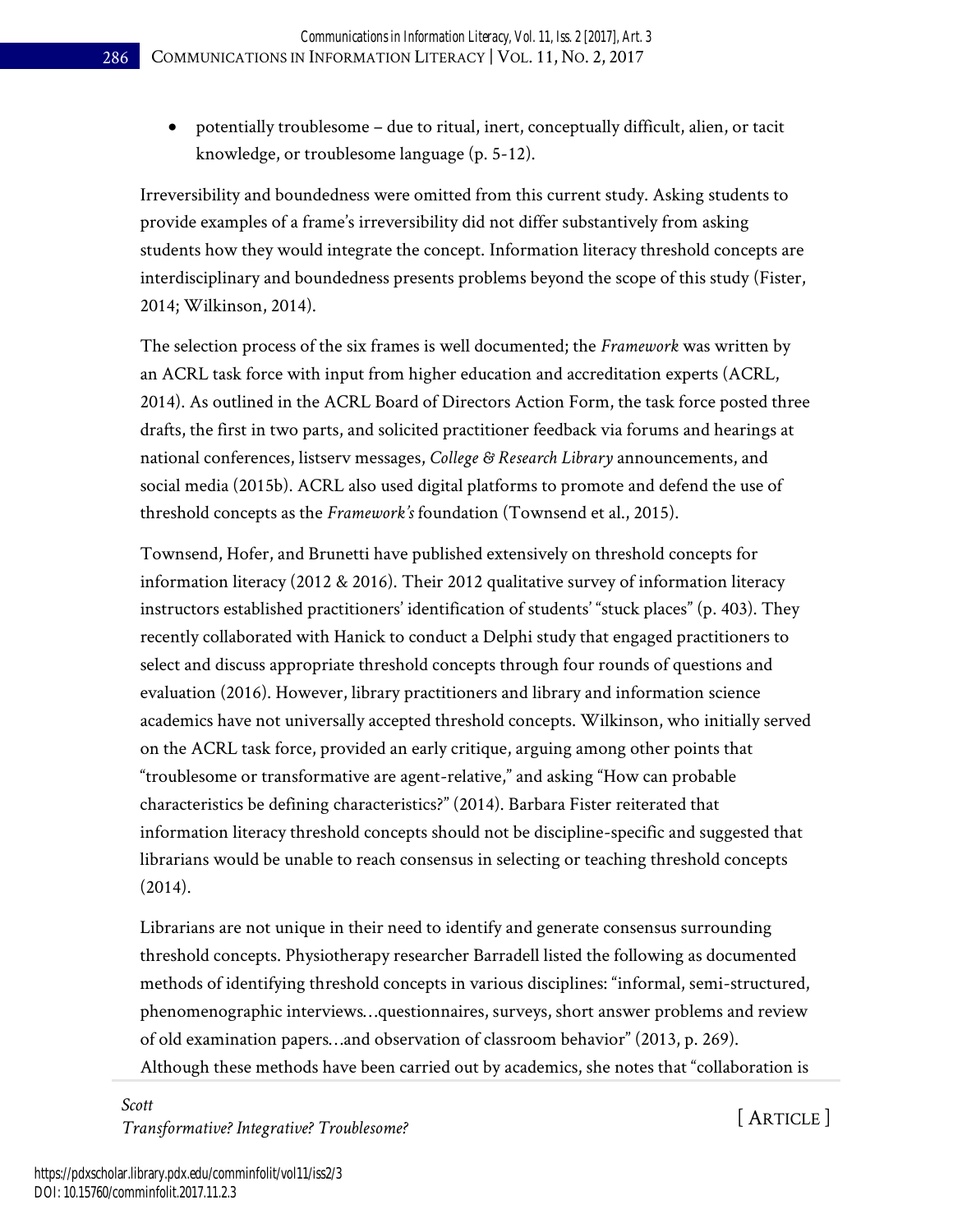quintessential—not only with other academics but also with students. It is not enough to want to improve student learning, it is also vital to learn about that experience firsthand from those who are doing the learning" (p. 272).

In order to support their assertion that subject experts best identify threshold concepts, Townsend et al. cite various other disciplines and a few national-level information literacy documents that employed the Delphi method to identify threshold concepts (2016). Shinners-Kennedy and Fincher conducted student interviews to investigate the integrative and transformative nature of threshold concepts in computer science. Concerned by students' "hum-drum" responses and worried about the accuracy of recall and potential for hindsight bias, they switched their focus from learners to educators (2013, p. 13). Both studies provide valid evidence in support of expert identification of threshold concepts. Indeed, systematically studying student responses to threshold concepts presents many challenges and may generate results that are not reproducible. Nonetheless, inclusion of student voices, especially after the threshold concepts are initially identified, provides great insight into the usefulness and appropriateness of practitioner and expert-generated threshold concepts.

Student voice research is more prevalent in educational research than in library science literature. Cook-Sather traces interest in student voice to the 1990s and defines it as premised on the beliefs "that young people have unique perspectives on learning, teaching, and schooling; that their insights warrant not only the attention but also the responses of adults; and that they should be afforded opportunities to actively shape their education" (2006, p. 359). Seale's research on student voice in higher education reveals potential "to empower students and increase the possibility that teachers will respond to student voices," but also acknowledges a lack of documented impact due to a dearth of long-term projects to evaluate (2009, p. 33). Fielding discusses challenges to student voice research and explains the possibility of moving from speaking about or for others to speaking or working with students as co-researchers (2004).

Few studies, however, have involved students in the identification or evaluation of threshold concepts. Tucker's 2012 doctoral dissertation investigates threshold concepts for information searching and her population includes nine advanced MLIS students. Orsini-Jones, an expert in student-centered threshold concepts pedagogy, has engaged English language and composition students in group and individual reflections on troublesome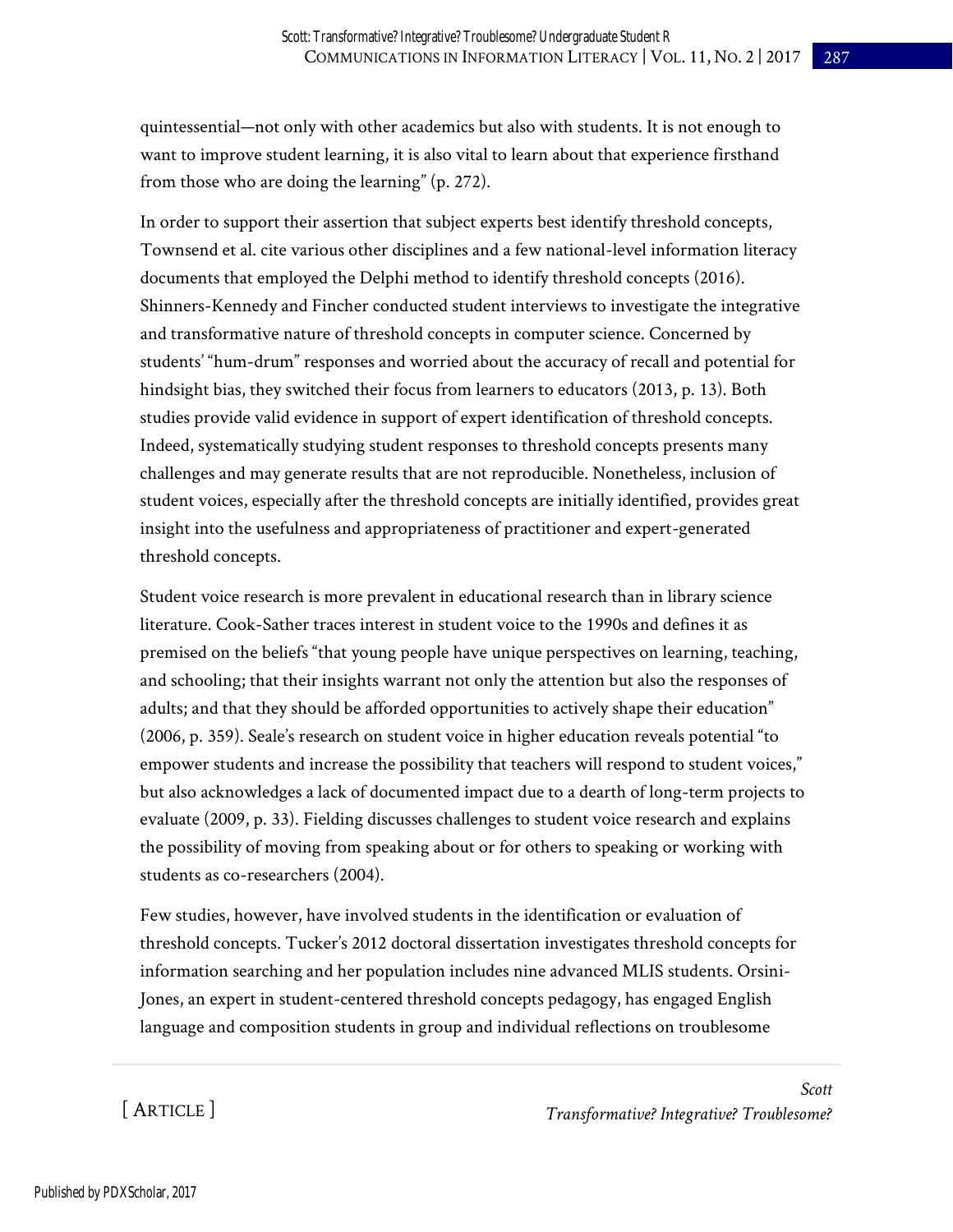knowledge: "The identification of the threshold concept has therefore been entirely based on the students' voices and underpinned by a student-centered constructionist and dialogic approach" (2008, p. 216). Scott surveyed and recorded student responses to the six frames of the *Framework* to document that students could make sense of the language and complexity of the frames (2017). This paper similarly records students' responses to the frames, but does so in terms of Meyer and Land's threshold concept definitional criteria.

### **Methodology**

The author invited all students enrolled in her section of an Honors Forum class (UNHP 1100) to participate in an exploratory study, which was approved and granted exempt status by the local institutional review board (IRB). All incoming honors students must enroll in UNHP 1100 and the enrollment is limited to 15 students per section. This one-credit hour class may be taught by faculty and staff across academic and administrative units and may focus on any topic or theme; prospective instructors are selected on the basis of a written proposal. UNHP 1100 is the only credit-bearing research methods course taught by University of Memphis librarians. For the viability of the study, students needed to study and engage with the six frames over an extended period; surveying larger groups of students after a one-shot information literacy section simply would not work.

The course syllabus, survey instrument, and link to course assignments and additional content are available in the author's personal repository: [https://www.researchgate.net/](https://www.researchgate.net/publication/316552837_Transformative_Integrative_Troublesome_Undergraduate_Honors_Student_Reflections_on_Information_Literacy_Threshold_Concepts)  [publication/316552837\\_Transformative\\_Integrative\\_Troublesome\\_Undergraduate\\_Honors](https://www.researchgate.net/publication/316552837_Transformative_Integrative_Troublesome_Undergraduate_Honors_Student_Reflections_on_Information_Literacy_Threshold_Concepts) [\\_Student\\_Reflections\\_on\\_Information\\_Literacy\\_Threshold\\_Concepts.](https://www.researchgate.net/publication/316552837_Transformative_Integrative_Troublesome_Undergraduate_Honors_Student_Reflections_on_Information_Literacy_Threshold_Concepts) Class time was devoted primarily to discussions with guest speakers and final project preparations. Speakers were academics or professionals with a unique perspective on the frame in question; a documentary filmmaker spoke on "Information Creation as a Process" frame, and an attorney presented on "Information has Value." Follow-up assignments asked students to synthesize what they learned in class by responding in various ways. For example, students were instructed to visually depict their information creation process, apply a Creative Commons license to their work, and evaluate their use of citations in a previously submitted paper. The instructor labelled assignments "reflections" with the hope that students would indeed pause to consider how frames related to previous conceptual understandings.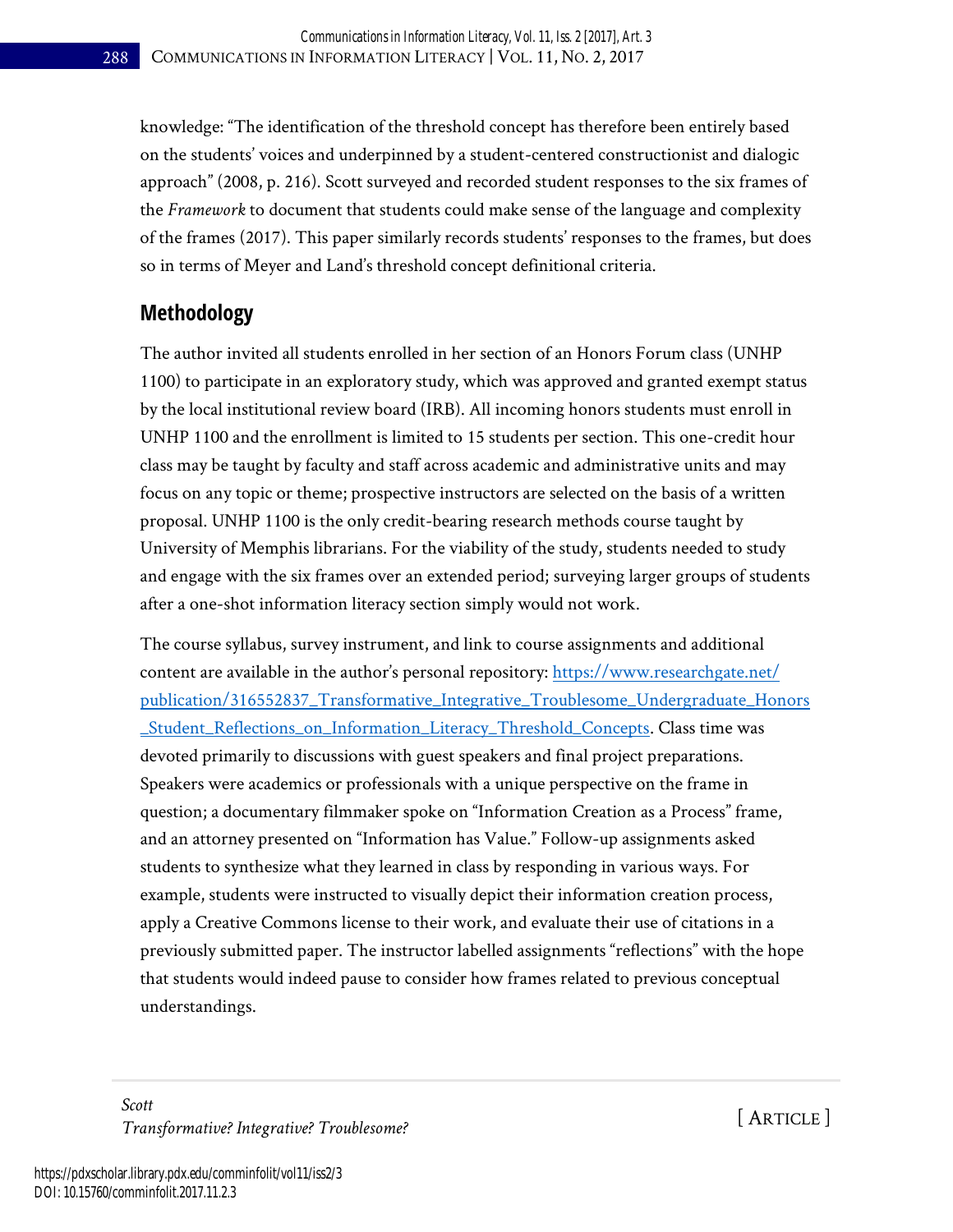A survey instrument was developed and approved by the IRB; the questions were not otherwise piloted. The term "threshold concepts" was not used; instead, the frames were simply labeled "concepts." Students were first asked to rank the six frames in order of difficulty, or troublesomeness  $(1=$  easiest and  $6=$  hardest). Next, they were asked to rank the frames in order of transformation  $(1=$  easiest and  $6=$  hardest). Then, for each frame, they were asked to describe its transformative, integrative, and troublesome nature. Instead of asking students to apply Meyer and Land's definitional criteria, to which they had had no previous exposure, the instrument asked the following:

- How has your understanding of […] changed? Please provide 2 examples;
- How will you incorporate this understanding moving forward? Please provide 2 examples;
- Why was this concept hard to understand? Please respond in a paragraph.

Translating Meyer and Land's language into answerable questions does influence student responses; Meyer and Land's definition of "troublesome," a term not frequently used in the Mid-South, is admittedly more inclusive than "hard to understand." However, nonresponse, which is higher for open-ended than forced-choice questions, is even more likely when survey respondents cannot easily understand the question. In their guide to questionnaire development, Boynton and Greenhalgh caution that "questionnaire studies often fail to produce high quality generalizable data," but suggest that "good explanation and design improve response rates" (2004, p. 1315). Translating the definitional criteria into clear, concise, and answerable questions was undertaken with great care.

Responses to the open-ended survey questions were analyzed using summative content analysis, which begins "with identifying and quantifying certain words or content in text with the purpose of understanding the contextual use of the words or content" (Hsieh  $\&$ Shannon, 2005, p. 1283). Going beyond mere usage counts, this naturalistic analysis identifies themes and patterns to explore deeper meaning. The results section provides details of the themes that arose in the student responses in addition to their frequency. Direct quotations contextualize identified themes and patterns.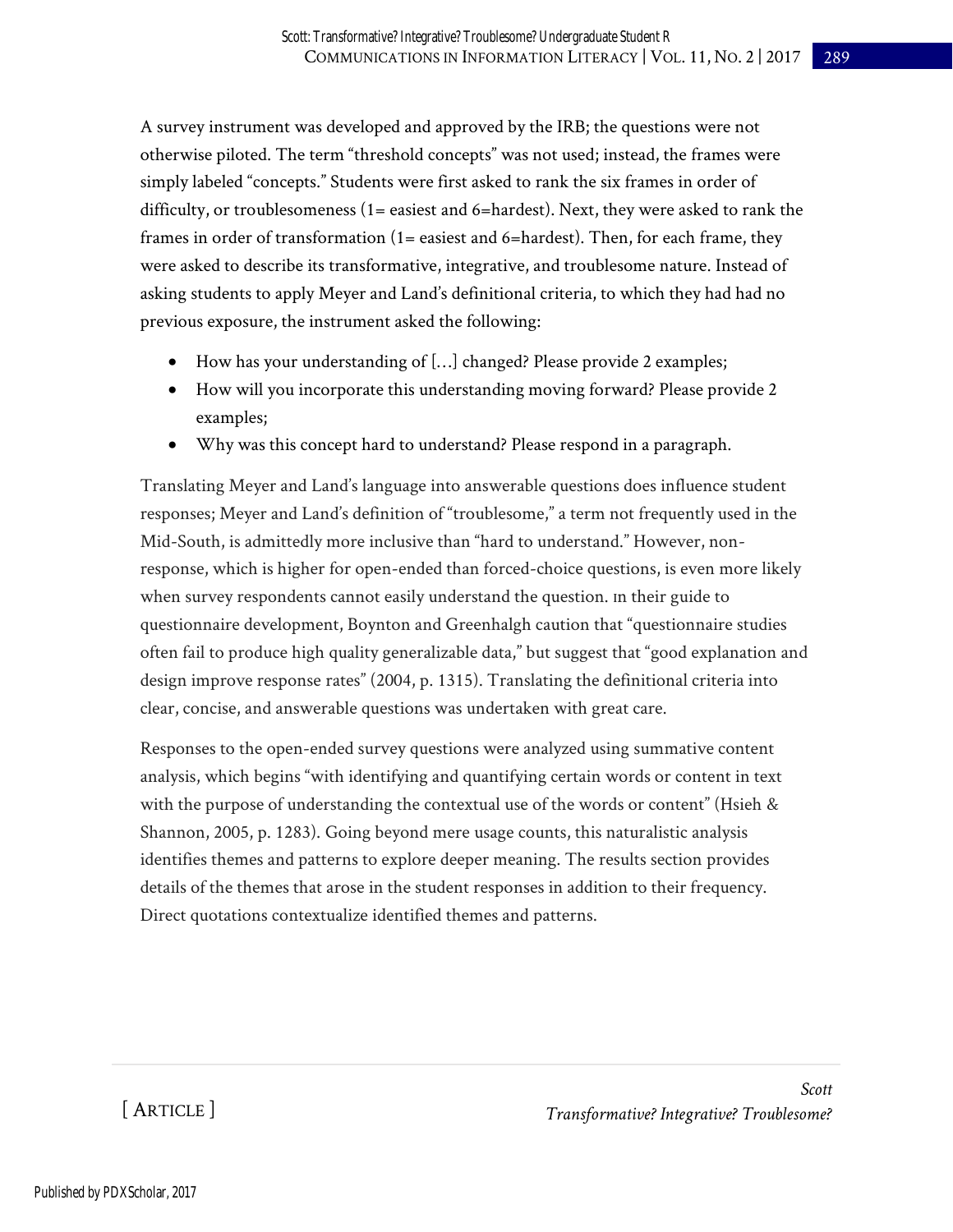#### **Results**

Thirteen of 14 students responded appropriately by ranking the frames as requested. One student did not assign a unique rank, but rather assigned all fours or fives. This student's rankings were omitted.

Thirteen students ranked in order of difficulty each of the six frames (see Table 1). According to the ranking, the three most troublesome frames were "Scholarship as Conversation," "Searching as Strategic Exploration," and "Authority is Constructed and Contextual." The remaining three frames were consistently ranked as less difficult concepts. Some students struggled to understand the relevance of the conversation metaphor to the frame "Scholarship as Conversation." Other students suggested that this concept was initially difficult as an abstraction, but explained that they later gained understanding through application of the theory. Some students discussed the "Searching as Strategic Exploration" assignment instead of the concept. Accordingly, the perceived difficulty may have been due to the amount of work required to complete that assignment. Student responses reveal that "Authority is Constructed and Contextual" was perceived as troublesome because of the work entailed to establish the authority of a source; students indicated that the concept was less difficult than it was new and work-intensive.

| Rank in order of difficulty, 1-6    | Average Median | Mode |
|-------------------------------------|----------------|------|
| Authority is constructed/contextual |                | 6    |
| Information creation as a process   | 2.92           |      |
| Information has value               | 2.46           | 3    |
| Research as inquiry                 | 2.92           |      |
| Scholarship as conversation         | 4.54           |      |
| Searching as strategic exploration  | 4.15           |      |

**Table 1: Student rankings of perceived difficulty of frames**

Based on the ranking, only "Research as Inquiry" stood apart as transformative (see Table 2). Most student responses to this frame used language indicating a change of understanding or approach. For example, one student wrote, "This section really reshaped the way I viewed research. I learned that researching with specific questions in mind rather than researching with the sole intention of gathering data makes the process much easier and more enlightening." "Authority is Constructed and Contextual" was ranked the least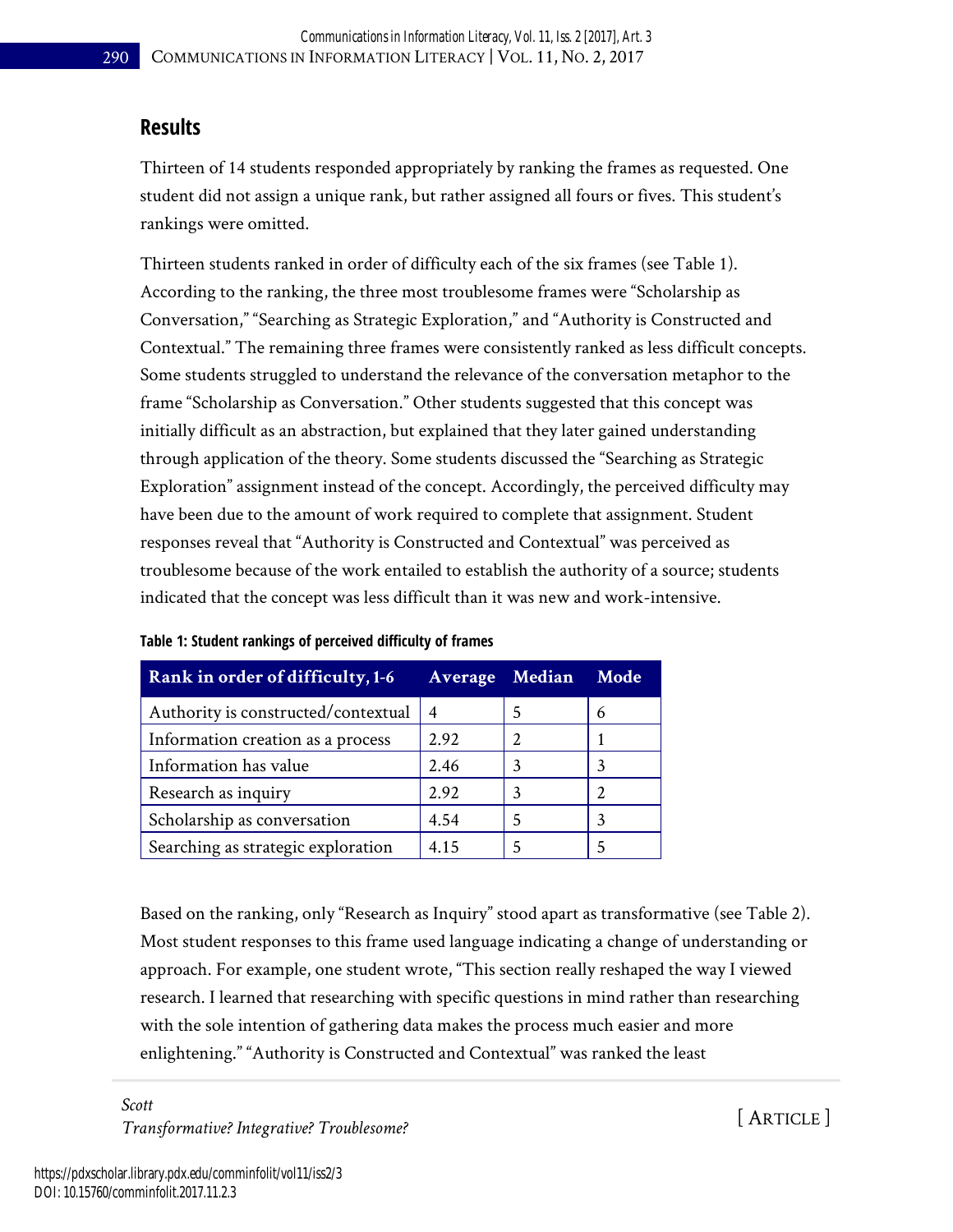transformative, which may be surprising considering the number of student responses that indicated change. Indeed, all students provided two examples of how their understanding of the topic had changed, and three indicated that the concept was entirely new.

More interesting, especially given the small sample size, are the themes identified in the responses to open-ended questions. The following sections will include summative content analysis of student answers to the survey's open-ended questions.

| Rank in order of transformation, 1-6 | <b>Average</b> | Median | Mode |
|--------------------------------------|----------------|--------|------|
| Authority is constructed/contextual  | 2.77           |        |      |
| Information creation as a process    | 3.85           |        |      |
| Information has value                | 3.38           |        |      |
| Research as inquiry                  | 4.31           |        |      |
| Scholarship as conversation          | 3.15           |        |      |
| Searching as strategic exploration   | 3.54           |        |      |

**Table 2: Student rankings of perceived transformative nature of Frames**

### **Authority is Constructed and Contextual**

Students indicated that this frame opened their eyes not only to the quality of sources, but also their variety and appropriate use. Students used words associated with authoritativeness (e.g., truthful, legitimacy, authoritative, scholarly, good-quality, factual, specific URL domain types) to discuss both how this frame transformed their understanding and how they will integrate it into future research endeavors. Not surprisingly, most students directly evoked the author (e.g., creator, producer, author, source) to discuss how their authority could be established in relation to both the transformation and integration of this frame. Many used critical language (e.g., evaluate, biased, not trust, critically) with respect to the author. Students wanted to know about who created information, and how and why the author has done so.

Students identified several techniques for integrating this frame into their research processes. Some explicitly related selecting authoritative sources to documenting their understanding. Respondents indicated the importance of not only evaluating the authority of the author, but also reading and understanding the content itself. Several students used process or time-related phrases (e.g., do more research, use my time, read through all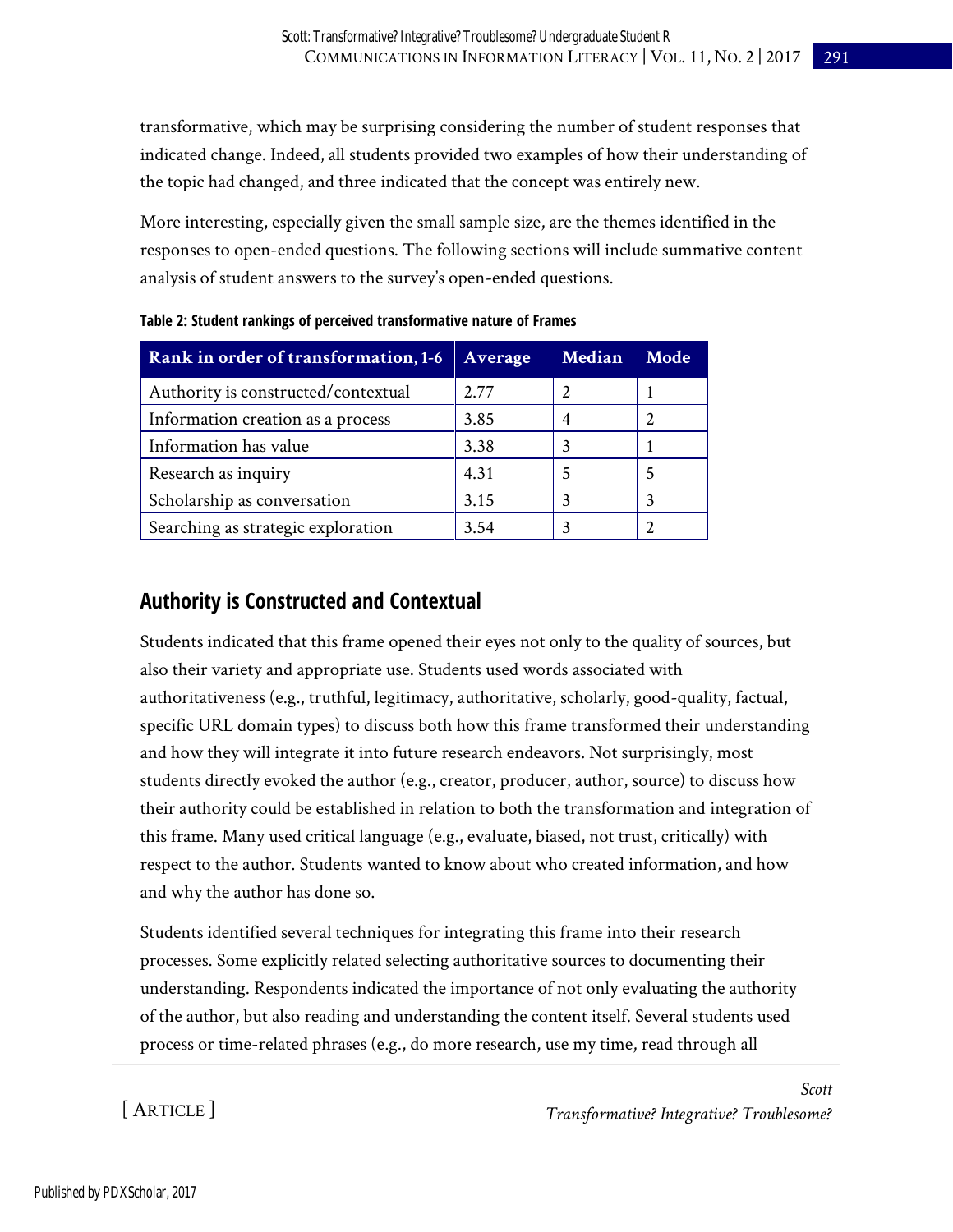contextual evidence, step back and check myself, ask more questions) to indicate their intention to dedicate more time for evaluation of sources in the research process. For instance, one student responded as follows: "Instead of just picking the first source I find, evaluate if it will actually be helpful [and] how the author presents him/herself and the information."

Is this frame troublesome? Four students indicated that it was not difficult or that it was relatively easy. Several students identified judging the authority of sources as the hardest part and provided further clarification as to why. One student said that it is "because the concept of an authoritative source varies based on [the] individual." A few indicated that source evaluation was new, and one student was not certain "if I'm just settling for info." The biggest challenge for students seemed to be investing the time and effort to do the necessary work. An awareness of the availability of more authoritative sources means that students have to option to choose between the first available source or more authoritative sources, but some students indicated lingering discomfort with source evaluation. Only one student indicated struggling with the terms "constructed and contextual" in this frame, but studying the content in the class helped him/her cross the initial barrier of the language.

#### **Information Creation as a Process**

Students ranked this frame as the second most transformative. Their responses to the openended question also demonstrated several ways in which their thinking about information creation processes changed over the course of the semester. All students provided two examples of ways in which their understanding had changed and several themes emerged. Eight students indicated that attention to the process positively affects the information produced. One student commented, "Background work is actually important and shapes the research." Five students acknowledged that different projects require different processes, and one highlighted the role of imagination in these processes: "It requires creativity just as much as it requires accurate information." Three students mentioned the quality of information sources, and three remarked on the time and focus essential to information creation processes.

Students identified several ways in which they plan to integrate this frame into their research practices. The most frequently cited plan was to organize, creatively conceive, and visually depict their research or information creation processes. Three respondents used language indicating enhanced self-awareness, such as, "figure out my own process to writing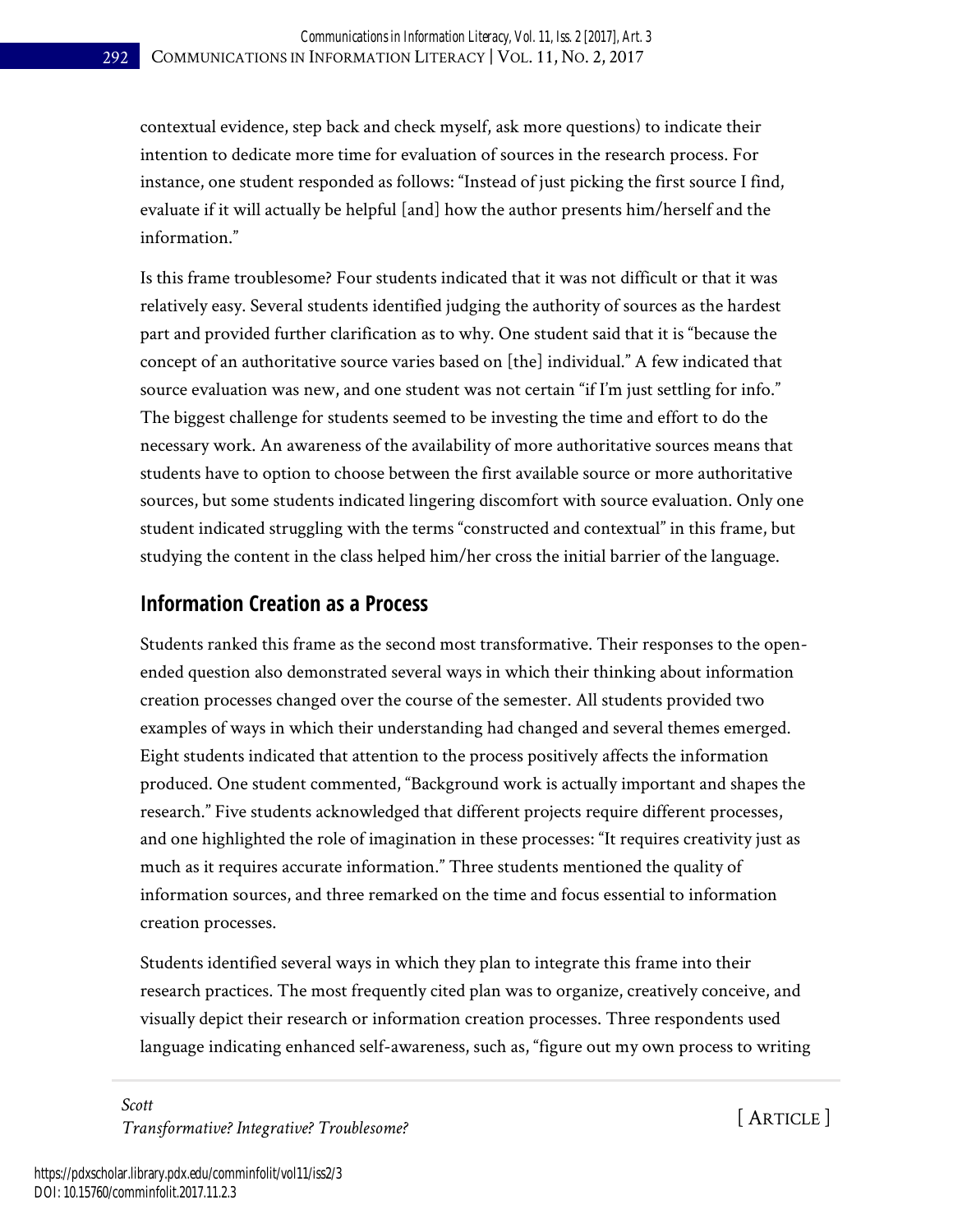papers" and "know my limitations." Three students also highlighted planning for the laborious and iterative nature of information creation, and three students indicated a need to enhance their "information gathering" and planned to consult library platforms or increase the diversity of sources. One student responded enthusiastically, "I will use the online catalogs / special collections / UM Libraries to better my work / give it support."

Four students indicated this frame was relatively easy, and two did not respond. As with the other frames, students described "Information Creation as a Process" as time and workintensive. Such responses suggest that students struggled with the application, but not necessarily the concept. Those who did find this concept troublesome seemed to be responding to the break from their typical information creation processes. Identifying possible steps in the information creation process and hearing in a class meeting how a documentary filmmaker characterized his information creation process was new to many students. One student wrote, "This concept was difficult to grasp because it's hard to initially get creative with something that appears as daunting as research. As the class progressed, it gradually became familiar and fun." Introducing complexity and creativity to processes that students previously understood as fixed was challenging conceptually and in application.

#### **Information Has Value**

According to student rankings, this was among the least transformative of the frames. Nonetheless, most students identified two ways in which it transformed their thinking. Studying this frame helped students understand their own power and that of others' over their creations. Related to this was the importance of valuing other's work by properly citing it, which three students suggested. Three students expanded their understanding of the economic value of and barriers to information. One of these respondents suggested, "Information should be carefully valued [and] you must think of what the provider of the information had to do to obtain it." Two students made explicit the privilege that their university status grants them. Many students simply listed or described the variety of values that information may hold.

Most respondents were able to identify at least two ways in which they will integrate new understandings of this frame; almost all indicated that they would now cite everything, even if they would not have previously done so. Their responses indicate an enhanced respect for authors and citation. One responded humorously, "Allows me to pay respect to the OG's of the information." Responding in such colorful and authentic language suggests an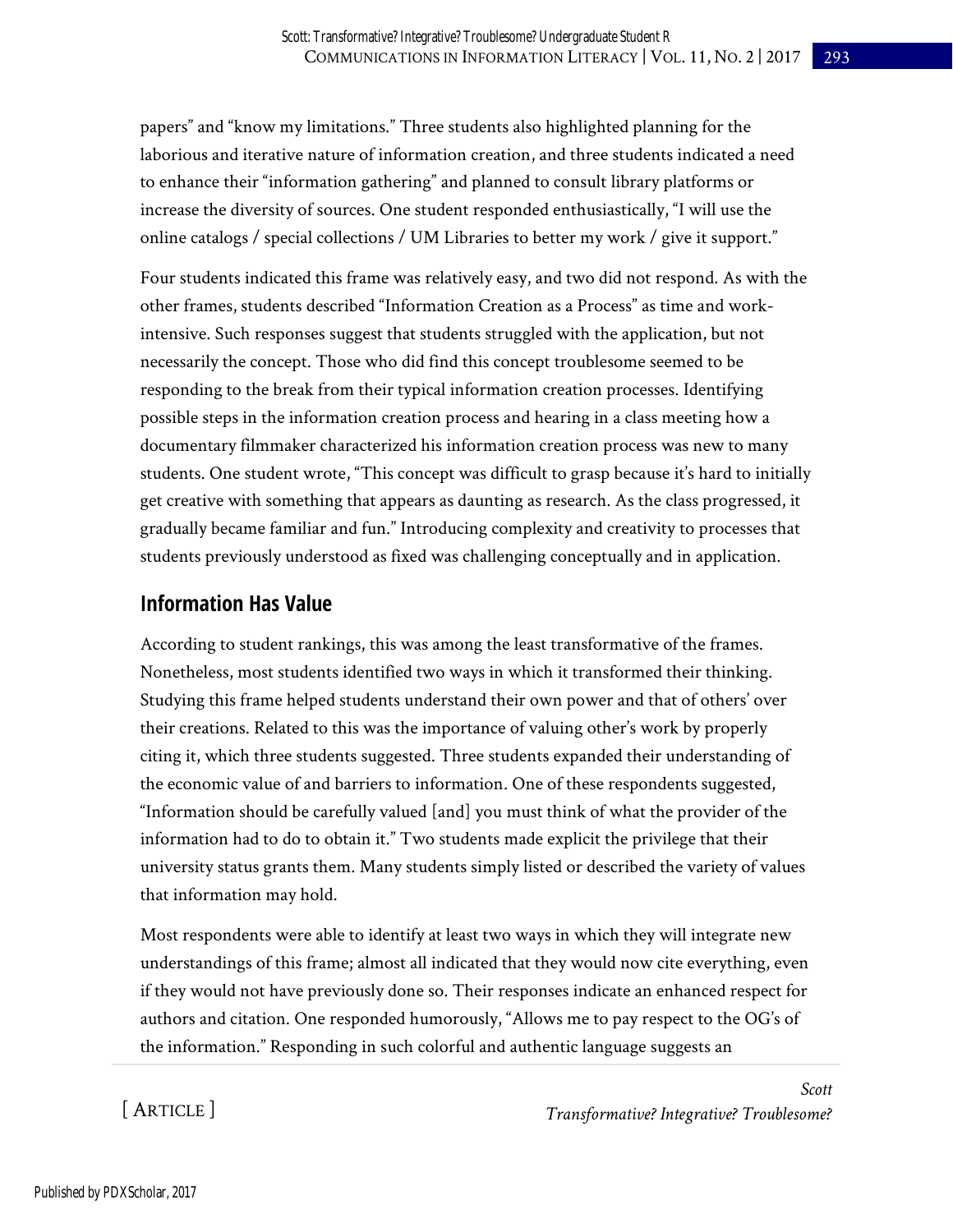appreciation of the concept beyond parroting the instructor. Beyond citing sources, three students indicated a need to better understand them. Five students indicated a desire to use their new understanding to protect their own work. Three described how they could show gratitude for their information privilege. Two respondents reported that they would share newfound knowledge of library databases and collections, which demonstrates interest and familiarity.

Students did not seem to find this frame troublesome. Three did not respond to question of why the frame was difficult, and six reported that it was not difficult. Three students responded not to the difficulty of the concept, but to the associated assignment of selecting, creating, and embedding a Creative Commons (CC) license. Only one student seemed to grapple appropriately with the bigger ideas, responding that "This concept was hard to understand because the broadness of the word 'value.' [I] did not understand what value information had toward research explicitly." Focusing on the assigned task of creating and embedding a CC license for their own work was supposed to help the class think broadly about information ownership, appropriation, and value. Perhaps the logistical challenges of the assignment served as a distraction from conceptual engagement.

#### **Research as Inquiry**

In what was ranked the most transformative frame, most students used language suggesting the importance, value, or even necessity of asking and being open to questions throughout the research process. Learning about this concept reiterated the ongoing nature of research for five students, including one who indicated, "I realized that even after your research is done, you can still find new questions and answers." Most student responses to the question of how they will integrate this frame had to do with asking questions. Students listed several strategies, including not being afraid of asking "dumb" questions, asking more questions, understanding that some questions may not be immediately or entirely answerable, breaking down big questions into smaller, answerable questions, and seeking out answers in reputable sources. Several students noted the importance of allowing inquiry to be the impetus for research.

Students did not rank this frame among the more troublesome; however, several provided reasons why it was challenging. One student did not respond and three suggested it was not difficult. Those suggesting it was not difficult reported that the concept was not new. However, a few respondents indicated the concept was indeed new, and eight noted that the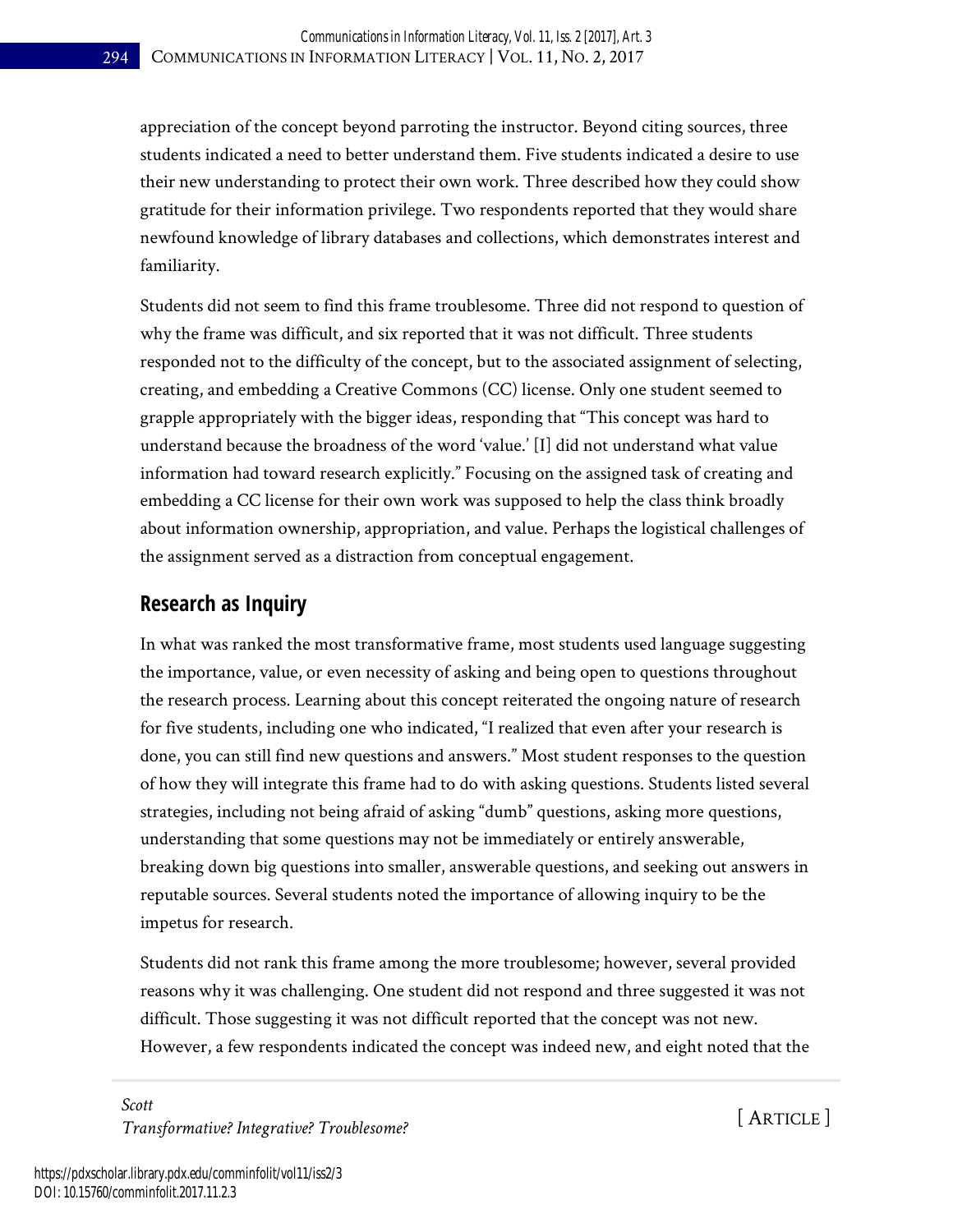application posed challenges. One wrote, "this concept was new to me since I had always thought that questions were questions." Another indicated, "It was hard to take my questions and break them down to find the best way of asking in order to produce the best answer. It was also difficult trying to find out which research methods best suited me." One student struggled with the concept that not all questions are answerable. This frame in particular overlaps with compositional studies and presents concepts to which many students are exposed in English and writing classes. Despite any previous exposure, students perceived this frame as the most transformative.

#### **Scholarship as Conversation**

Although student rankings did not suggest that this frame was transformative, all students responded with at least one example of how their understanding of it had changed. Most students used language suggesting interactivity between multiple parties (e.g., author/reader, scholar/scholar, researcher/peers, self/others). Students highlighted both literal and metaphorical meanings of the frame. Three identified some potential barriers to participation. One mentioned domain knowledge as a barrier: "You have to have some type of familiarity with the topic to 'enter the conversation.'" Four students implied that this frame opened their eyes to the complexity of scholarship. One of these students expressed his/her understanding accordingly: "Scholarship is not an attempt to find an answer to something specific; it is more along the lines of filling [in] the bigger picture."

Beyond citing sources, students presented several unique ideas for how they might integrate this frame. Some responses were vague, but most followed-up with specific ideas. A few mentioned changing their reading practices, by engaging more actively or critically with the text. One student indicated an intention to physically join conversations: "I will go to more venues (i.e., presentations) in order to discuss / listen to discussion over a topic." Another mentioned acknowledging dissenting information: "I will not be afraid to use information from others when presenting mine (agreeing and conflicting info)." One student suggested integrating the frame into his/her writing: "…allow for more dialogue between reader and author...acting as though the reader and myself are in the same room." Two students reported they will be more inclusive in their approaches. One student highlighted seeking out the disenfranchised: "Always listen to those who are excluded from the conversation."

Although students ranked this frame as the most troublesome, four did not explain why or how. Several responses indicated that, conceptually, this was challenging. One noted that "It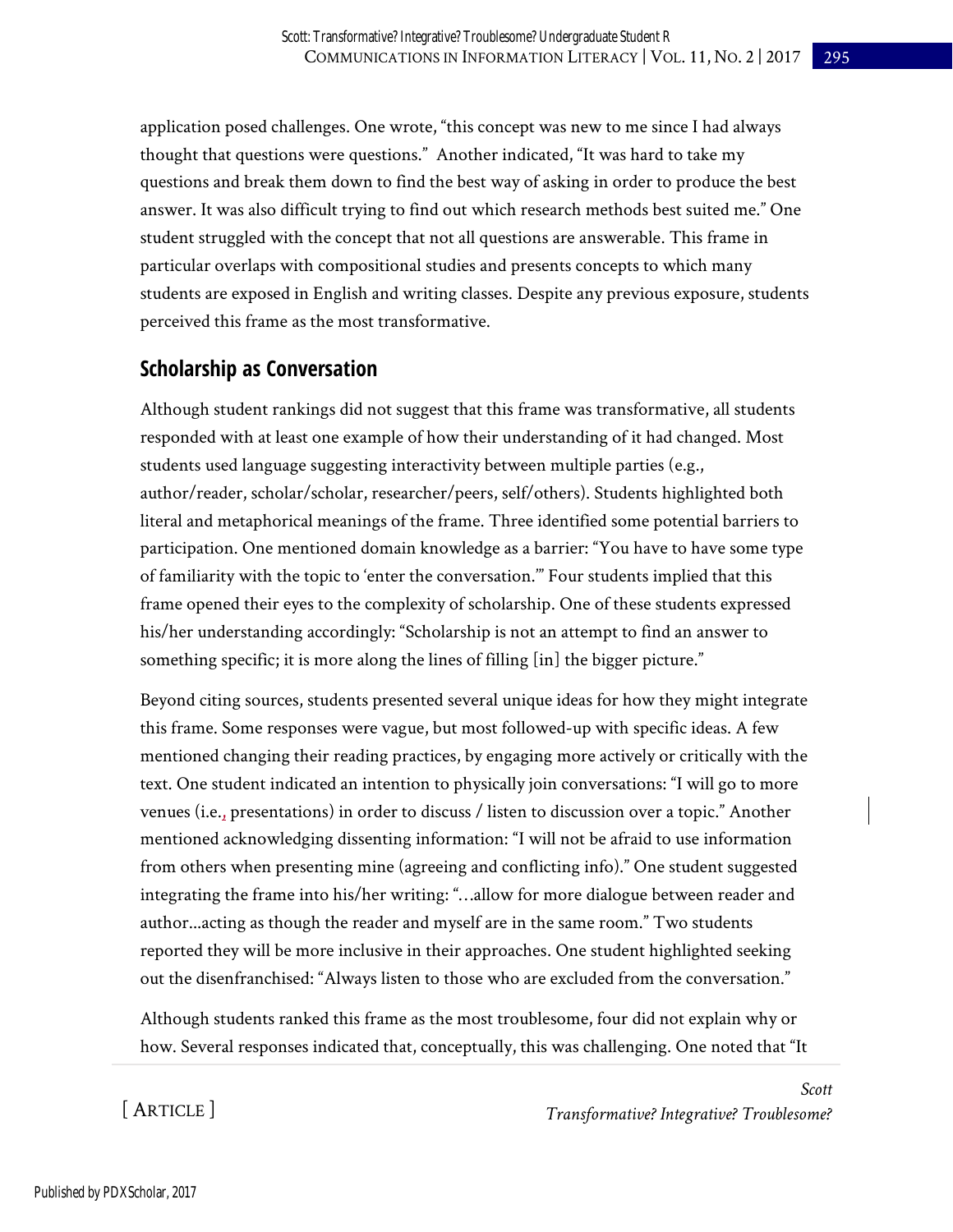was ... especially hard for me to find the connection between scholarship and conversation." Two students suggested that the concept made more sense in application or after studying course materials. Two respondents indicated it was challenging because it forced them to reconsider research and information. One characterized information as fixed: "I thought most information was immovable [...] it made it challenging to have conversation with other information." Only two students said that it was not troublesome, but made them call into question using sources without understanding. The desire to engage with and understand sources relies on an understanding of the conceptual importance.

### **Searching as Strategic Exploration**

Students' understanding of this frame was transformed along several expected lines. Several replied that they now know there is no single search platform or search engine that can find all information. Several students learned where they search depends on what they are hoping to find, and that not all information has been published. Many respondents used library-specific terminology to indicate a new understanding of catalogs, databases, and discovery. One reported, "I was introduced to the catalogs and databases that Memphis offers. I realized that information is found in so many different systems and organized." Seven students used terms like scholarly, reliability, trustworthy, biased, good, and perspective to suggest a link between source evaluation and searching. Four respondents also used time-related words to indicate that strategic does not necessarily equate to efficient, and two reported a need for flexibility.

Students responded they will integrate what they have learned by not relying on Google. Eight respondents specifically mentioned library resources or collections. As an example, one noted specific platforms and resources: "I will use databases in the future for more specific topics. For finding primary sources I will use the libraries quick search or use special collections." Allocating more time for the research process was specified by four students.

This was ranked among the more troublesome frames, and the survey responses echoed the ranking. Three students did not respond to the question, and who responded that it was not difficult quickly and amusingly contradicted him/herself: "This one wasn't hard to understand. It was one that I didn't like, however. I hate it when I can't find information quickly." This student acknowledged the time entailed in research and unwittingly provided an example of the conflation of application and theory. Instead of addressing the complexity of the topic, the student explained why she/he did not want to apply it. Another student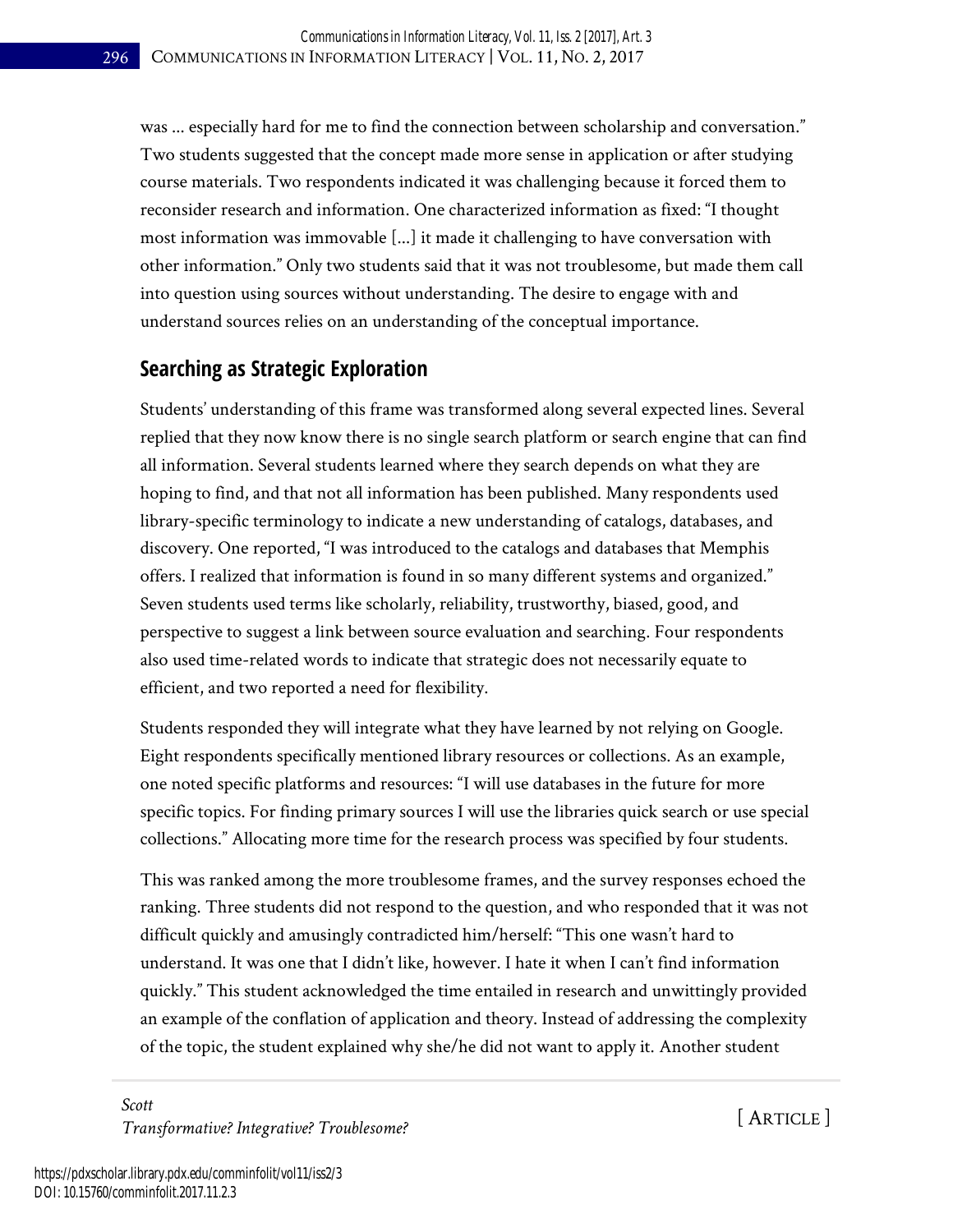suggested that information overload—the variety of sources to read and platforms to search—was the hardest part. A few suggested that the frustration and failed searches made this frame difficult. Another respondent effectively summarized several facets of this frame's troublesomeness: "This concept was hard because it forced you to explore deeper into what you thought you already knew, as well as staying motivated, open-minded, strategic, and focused throughout your exploration."

#### **Limitations**

The open-ended, written questionnaire format has several limitations. By asking students to provide examples of how their understanding has changed, the author implies that it should have. However, without soliciting examples, the responses could not have been counted and compared. The format also lacks interactivity. Unlike an interview format, in which the researcher can ask for clarification, the survey responses must be accepted as given. This proved problematic: for example, when responses to the question "Why was this concept hard to understand?" focused not on the frame as a threshold concept but rather on the specific class assignment associated with it. This may have been improved with input from piloting the questions or with explicit instructions to focus on the theory, but ignoring any application of the theory would likely have proven difficult. One characteristic of an expert is the ability to discuss theories in abstraction; learners closer to the novice end of the novice-to-expert continuum are less comfortable with abstraction may instead point to experiences or concrete examples of application (Hinds, Patterson, & Pfeffer, 2001).

The small class size renders the rankings ungeneralizable. Additionally, this study's population of incoming honors students is not representative of the institution-wide undergraduate student body. The group included 13 first-year students and one sophomore who had all been recently admitted to the Honors Program. As shown by Fabbi (2015), incoming undergraduates with honors-level course experience are likely to achieve enhanced information literacy competency scores. It is also possible that study participants also had high school experience with honors courses and were well-situated to demonstrate a higher level of information literacy competency than their non-honors peers.

Despite these limitations, the results provide valuable insights into the perceived transformative, integrative, and troublesome nature of the six frames. The themes identified and the students' input provide useful feedback to the instructor and to other library practitioners interested in incorporating student understandings into work.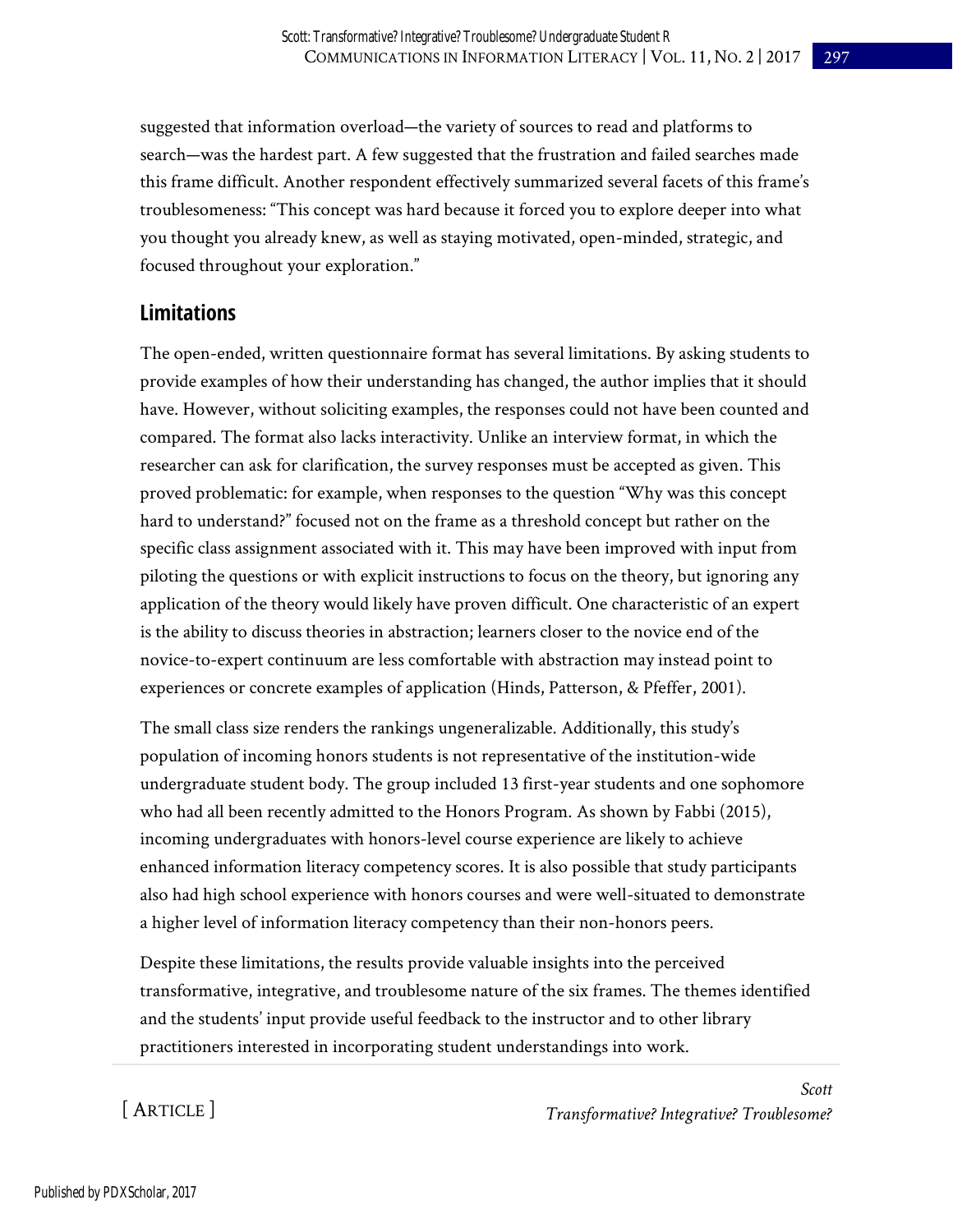#### **Conclusion**

The goal of this study was to explore student understandings of the six frames currently comprising the *Framework for Information Literacy for Higher Education*. By asking students to rank and explain how and if the frames are transformative, integrative, or troublesome, librarians gain some insight into students' relative perceptions. The analysis of student responses reveals several examples of their perceptions of the transformative, integrative, and troublesome nature of the information literacy threshold concepts in the *Framework*. Survey responses demonstrate that students have useful insights into threshold conceptbased instruction that might be leveraged to enrich instructional design and pedagogy and to enhance practitioner awareness. For example, student responses forced the librarian instructor to acknowledge how skills-based instruction can potentially preclude, and not necessarily compliment, larger concept recognition and understanding.

Of particular note, students did not perceive most of the selected frames to be troublesome. This finding might be attributed to student hubris or a superficial understanding of the frames. The *Framework* acknowledges a spectrum of learners from novice to expert; as information literacy novices, the study subjects might have demonstrated the Dunning-Kruger Effect by overestimating their comprehension (1999). Their responses nonetheless indicate that most frames appear to be accessible to students. If this finding holds true, can librarians accept that the expert and practitioner-selected frames do not meet the definitional criteria of being troublesome? If librarians accept that these frames are not bounded, can they also accept—pending more evidence—that these frames are not troublesome in the ways in which threshold concepts in the disciplines are? If anecdotal evidence and research findings continue to suggest ways in which information literacy frames are different from threshold concepts in other disciplines, at what point do the frames function not as threshold concepts but concepts prioritized by librarians?

If practitioners are to embrace the frames and the spirit of the *Framework*, they must involve students in their teaching and research practices. Practitioners can collaborate with institutional partners, such as first-year writing faculty, to teach and assess student understanding of threshold concepts at the programmatic level, or partner directly with students to interrogate these questions as an undergraduate research opportunity. Student voice research has the potential to profoundly change the relationship of library instructor and students. As librarians seek out and value student voices, they work to ensure that student input will filter into future revisions of the *Framework*.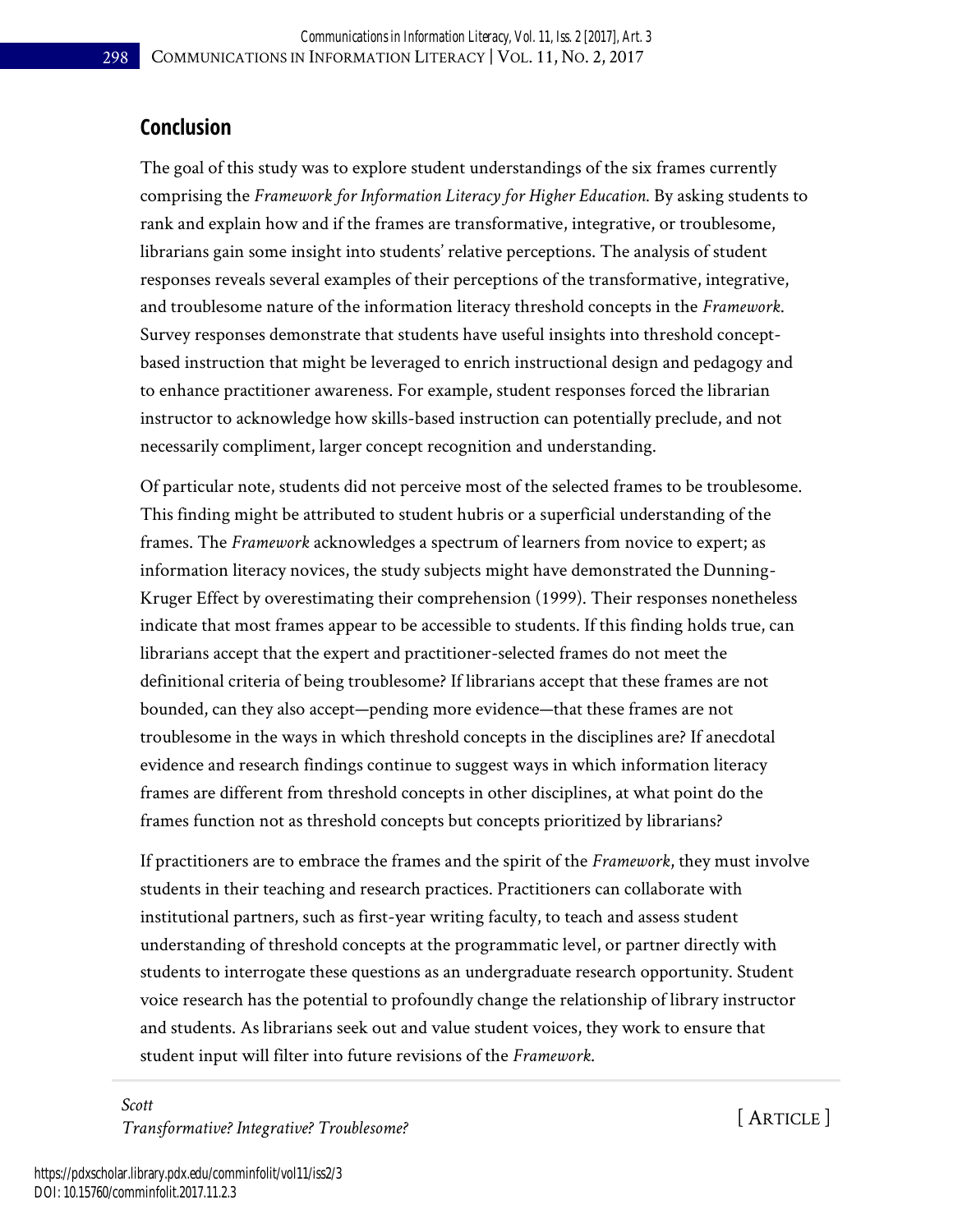#### **References**

- Association of College & Research Libraries. (2014, Nov. 12). *3rd draft: Framework for information literacy for higher education*. Retrieved from [http://acrl.ala.org/ilstandards/](http://acrl.ala.org/ilstandards/wp-content/uploads/2014/11/Framework-for-IL-for-HE-draft-3.pdf)  [wp-content/uploads/2014/11/Framework-for-IL-for-HE-draft-3.pdf.](http://acrl.ala.org/ilstandards/wp-content/uploads/2014/11/Framework-for-IL-for-HE-draft-3.pdf)
- Association of College & Research Libraries. (2015a). *Framework for information literacy for higher education*. Retrieved from [http://www.ala.org/acrl/standards/ilframework.](http://www.ala.org/acrl/standards/ilframework)
- Association of College & Research Libraries. (2015b, Jan. 16) *Board of Directors Action Form: ACRL MW15 Doc 4.0.* Retrieved from [http://acrl.ala.org/ilstandards/wpco.](http://acrl.ala.org/ilstandards/wpco)
- Barradell, S. (2013). The identification of threshold concepts: A review of theoretical complexities and methodological challenges. *Higher Education, 65*(2), 265-276. http://dx.doi.org/[10.1007/s10734-012-9542-3.](http://dx.doi.org/10.1007/s10734-012-9542-3)
- Boynton, P. M., & Greenhalgh, T. (2004). Selecting, designing, and developing your questionnaire. *BMJ*, *328*, 1312-1315. http://dx.doi.org/[10.1136/bmj.328.7451.1312.](http://dx.doi.org/10.1136/bmj.328.7451.1312)
- Cook-Sather, A. (2006). Sound, presence, and power: Student voice in educational research and reform. *Curriculum Inquiry, 36*(4), 359-390. [http://dx.doi.org/10.1111/j.1467-](http://dx.doi.org/10.1111/j.1467-873X.2006.00363.x) [873X.2006.00363.x](http://dx.doi.org/10.1111/j.1467-873X.2006.00363.x).
- Fabbi, J. L. (2015). Fortifying the pipeline: A quantitative exploration of high school factors impacting the information literacy of first-year college students. *College & Research Libraries, 76*(1), 31-42. [http://dx.doi.org/10.5860/crl.76.1.31.](http://dx.doi.org/10.5860/crl.76.1.31)
- Fielding, M. (2004). Transformative approaches to student voice: Theoretical underpinnings, recalcitrant realities. *British Educational Research Journal*, *30*(2), 295-311. <http://dx.doi.org/10.1080/0141192042000195236>
- Fister, B. (2014, May 22). Crossing thresholds and learning in libraries." *Library Babel Fish*. *Inside Higher Ed*, Retrieved from [https://www.insidehighered.com/blogs/library-babel](https://www.insidehighered.com/blogs/library-babel-fish/crossing-thresholds-and-learning-libraries#sthash.AsO9Tifm.dpbs)[fish/crossing-thresholds-and-learning-libraries#sthash.AsO9Tifm.dpbs.](https://www.insidehighered.com/blogs/library-babel-fish/crossing-thresholds-and-learning-libraries#sthash.AsO9Tifm.dpbs)
- Hinds, P. J., Patterson, M., & Pfeffer, J. (2001). Bothered by abstraction: The effect of expertise on knowledge transfer and subsequent novice performance. *Journal of applied psychology*, *86*(6), 1232-1243.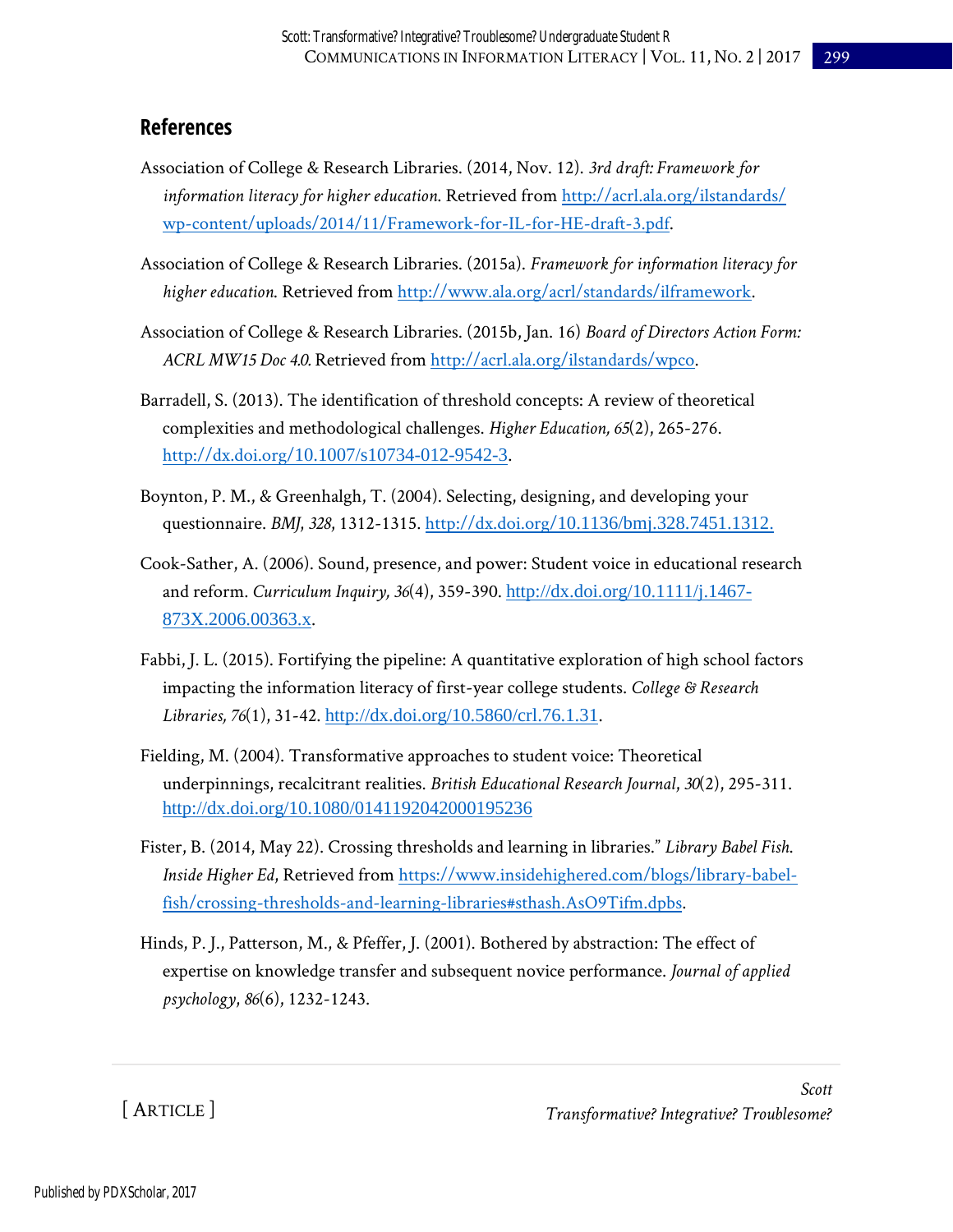- Hofer, A.R., Townsend, L., & Brunetti, K. (2012). Troublesome concepts and information literacy: Investigating threshold concepts for IL instruction. *portal: Libraries in the Academy*, *12*(2), 387-405. Retrieved from [http://pdxscholar.library.pdx.edu/ulib\\_fac/60/.](http://pdxscholar.library.pdx.edu/ulib_fac/60/)
- Hsieh, H.F., & Shannon, S. E. (2005). Three approaches to qualitative content analysis. *Qualitative Health Research*, *15*(9), 1277-1288. [http://dx.doi.org/10.1177/](http://dx.doi.org/10.1177/1049732305276687)  [1049732305276687.](http://dx.doi.org/10.1177/1049732305276687)
- Kruger, J. & Dunning, D. (1999). Unskilled and unaware of it: How difficulties in recognizing one's own incompetence lead to inflated self-assessments. *Journal of Personality and Social Psychology*, *77*(6), 1121–1134.
- Meyer, E. & Land, R. (2002.) "Threshold Concepts and Troublesome Knowledge." Presented at *Improving Student Learning conference.* [https://www.brookes.ac.uk/OCSLD/](https://www.brookes.ac.uk/OCSLD/Conferences/Improving-Student-Learning-conference/2002/Papers/Symposia-4/)  [Conferences/Improving-Student-Learning-conference/2002/Papers/Symposia-4/.](https://www.brookes.ac.uk/OCSLD/Conferences/Improving-Student-Learning-conference/2002/Papers/Symposia-4/)
- Meyer, J., & Land, R. (2003). *Threshold concepts and troublesome knowledge: Linkages to ways of thinking and practising within the disciplines*. (ETL Project Occasional Report 4) Edinburgh: University of Edinburgh.
- Orsini-Jones, M. (2008). Troublesome language knowledge: identifying threshold concepts in grammar learning. In R. Land, J. Meyer, & J. Smith (Eds.), *Threshold concepts within the disciplines* (pp. 213–226). Rotterdam: Sense Publishers.
- Scott, R. E. (2017). Part 1. If we frame it, they will respond: Undergraduate student responses to the Framework for information literacy for higher education. *The Reference Librarian, 58*(1),1-18. [http://dx.doi.org//10.1080/02763877.2016.1196470.](http://dx.doi.org/10.1080/02763877.2016.1196470)
- Seale, J. (2009). Doing student voice work in higher education: An exploration of the value of participatory methods. *British Educational Research Journal*, *36*(6): 995-1015. [http://dx.doi.org/10.1080/01411920903342038.](http://dx.doi.org/10.1080/01411920903342038)
- Shinners-Kennedy, D., & Fincher, S. A. (2013). Identifying threshold concepts: From dead end to a new direction. *Proceedings of the 9th annual international ACM conference on international computing education research*. http://dx.doi.org/[10.1145/2493394.2493396.](http://dx.doi.org/10.1145/2493394.2493396)
- Townsend, L., Lu, S., Hofer, A., & Brunetti, K. (30 Jan. 2015). What's the matter with threshold concepts? [Blog post]. *ACRlog*. Retrieved fro[m http://acrlog.org/2015/01/30/](http://acrlog.org/2015/01/30/whats-the-matter-with-threshold-concepts/)  [whats-the-matter-with-threshold-concepts/.](http://acrlog.org/2015/01/30/whats-the-matter-with-threshold-concepts/)